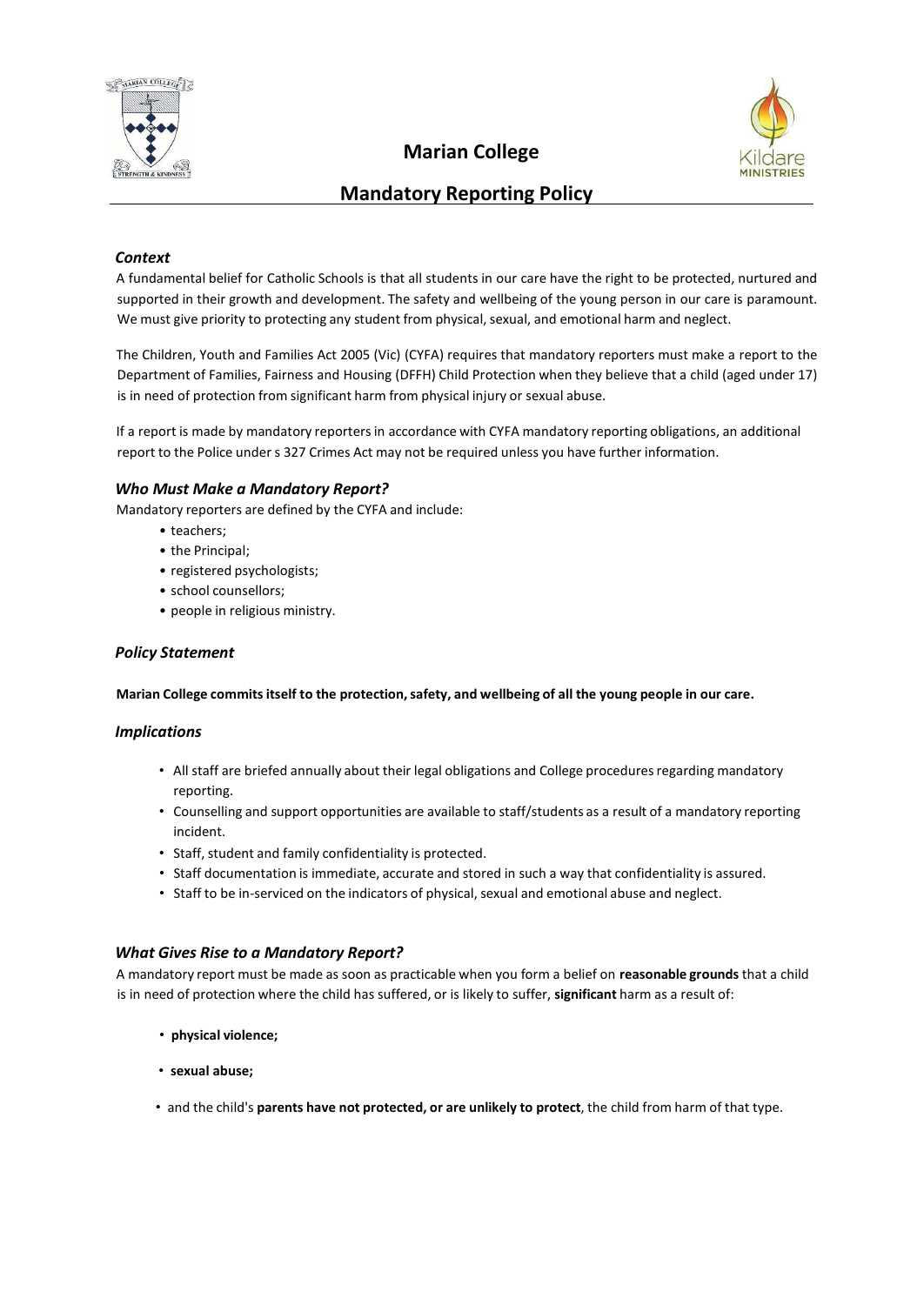# *Reasonable Belief*

The concept of 'reasonable belief' requires you to consider whether another person, when faced with similar information, would also draw the same conclusion. It does not mean reporters are required to be certain, but rather reporters should ensure their concerns are well-founded and based on information from a reliable source. There may be reasonable grounds for forming such a belief if:

- a child states they have been physically or sexually abused;
- a child states that they know someone who has been physically or sexually abused;
- someone who knowsthe child states that the child has been physically or sexually abused;
- a child shows signs of being physically or sexually abused;
- a child or young person exhibits sexually abusive or age- inappropriate behaviours;
- the staff member is aware of persistent family violence or parentalsubstance misuse, psychiatric illness or intellectual disability that is impacting on a child's safety, stability or development;
- the staff member observes signs of abuse, including non-accidental or unexplained injury, persistent neglect, poor care or lack of appropriate supervision; or
- a child's actions or behaviour may place them at risk of significant harm and the child's parents are unwilling or unable to protect the child.

#### *Significant*

'Significant' means that which is sufficiently serious to warrant a response by a statutory authority irrespective of a family's consent.

What is 'significant' is not minor or trivial and may reasonably be expected to produce a substantial and demonstrably adverse impact on the child's safety, welfare or wellbeing. Significant harm can result from a single act or omission or an accumulation of these.

#### *What to Report and When*

A report becomes mandatory as soon as is practicable after forming the belief.

A report must include details of the belief, and the reasonable grounds of that belief.

Additional reports must be made on each occasion where you become aware of any further reasonable grounds for the belief.

- . It is not the member of staff's responsibility to investigate or prove that abuse has or has not taken place.
- . A member of staff does not require the consent of the child or their family to make a report.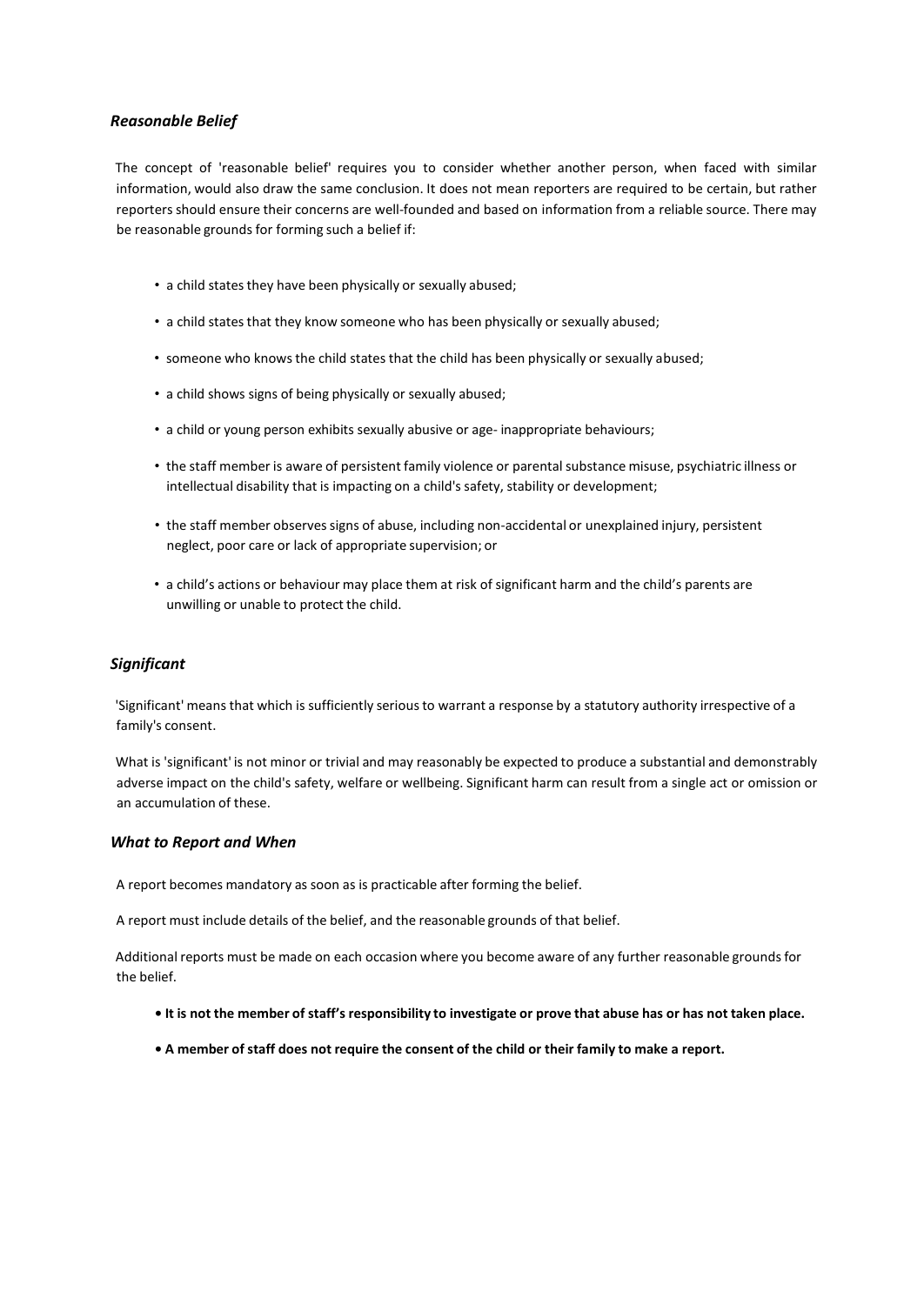# *In response to the Betrayal of Trust three criminal offences have been introduced under the Act:*

#### *Failure to disclose:*

 Any adult (over 18) who forms a reasonable belief that a sexual offence has been committed by an adult against a child under 16 has an obligation to report that information to Victoria Police. Failure to disclose the information to Police is a criminal offence.

#### *Failure to protect:*

The offence will apply where there is a substantial risk that a child under the age of 16 under the care, supervision or authority of a relevant organisation will become a victim of a sexual offence committed by an adult associated with that organisation. A person in a position of authority in the organisation will commit the offence if they know of the risk of abuse and have the power or responsibility to reduce or remove the risk, but negligently fail to do so.

#### *Grooming:*

This offence targets predatory conduct designed to facilitate later sexual activity with a child under 16 years of age. Grooming can be conducted in person or online, for example via interaction through social media, web forums and emails to establish a relationship or another emotional connection with the child or their parent.

#### *How is a Report/Referral Made?*

Whenever there are concernsthat a child is in immediate danger the Police should be called on **000.**

- **•** When a member of staff has formed a reasonable belief that a child in our care has been physically injured or sexually abused we are mandated to report the incident to Child Protection as soon as practicable.
- **•** When a staff member has formed a reasonable belief that a child in our care has been emotionally abused or neglected we are mandated to make a referral to Child FIRST. A report to Child Protection should be made if they form a reasonable belief that a child is in need of protection.
- **•** The processesfor Mandatory Reporting of Child and Sexual Abuse is summarised in the **Four Critical Actions for Schools: Responding to incidents, Disclosures and Suspicions of Child Abuse.** This has all of the relevant numbers required when making a notification.

A report to DFFH: Child Protection should be considered if the staff member forms the view the child is in need of protection because:

- the harm or risk of harm has a seriousimpact on the child's immediate safety, stability or development;
- the harm or risk of harm is persistent and entrenched and is likely to have a seriousimpact on the child's safety, stability and development; or
- the child's parents cannot or will not protect the child from harm.

To report concerns about the immediate safety of a child within their family unit, call the 24 hour Child Protection Crisis Line 131 278.

Concernsthat require immediate attention should be made to the local or regional (DFFH) Child Protection office, or the After Hours Child Protection Emergency Services on 131 278.